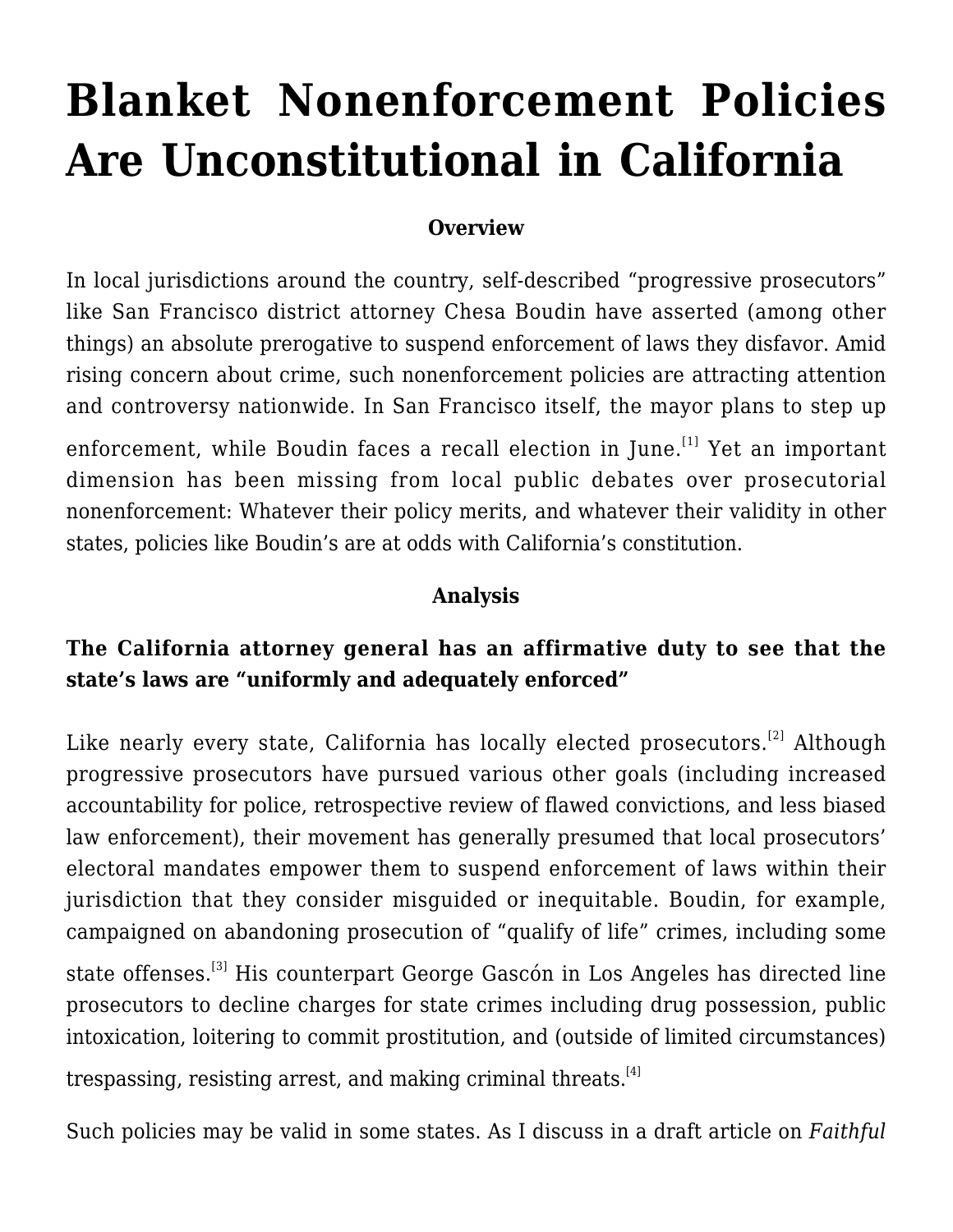*[Execution in the Fifty States](https://papers.ssrn.com/sol3/papers.cfm?abstract_id=4018711)*, the states vary widely in the degree of autonomy they afford to local prosecutors, and state laws in some places seem designed to enable local disregard for locally disfavored state laws. The Hawaii Supreme Court, for example, has held that Hawaii's attorney general may displace local prosecutors only in exceptional circumstances, such as "where the [local] public prosecutor has refused to act and such refusal amounts to a serious dereliction of duty on his part, or where, in the unusual case, it would be highly improper for the public prosecutor

and his deputies to act."<sup>[\[5\]](#page--1-0)</sup> And in Mississippi, the "[i]ntervention of the attorney general into the independent discretion of a local district attorney regarding whether or not to prosecute a criminal case constitutes an impermissible diminution

of the statutory power of the district attorney. $^{\prime\prime(6)}$ 

California's constitution, however, is different.<sup>[\[7\]](#page--1-0)</sup> It specifically limits local district attorney discretion by imposing an affirmative duty on California's attorney general

"to see that the laws of the State are uniformly and adequately enforced."[\[8\]](#page--1-0) And although state law provides for elected district attorneys in each county and obligates them to "attend the courts, and within his or her discretion . . . initiate and conduct on behalf of the people all prosecutions for public offenses," the state constitution requires supersession of local prosecutorial functions when the attorney

general determines that local enforcement is inadequate.<sup>[\[9\]](#page--1-0)</sup>

"Whenever in the opinion of the Attorney General any law of the State is not being adequately enforced in any county," California's constitution provides, "it shall be the duty of the Attorney General to prosecute any violations of law of which the superior court shall have jurisdiction, and in such cases the Attorney General shall

have all the powers of a district attorney."<sup>[\[10\]](#page--1-0)</sup> State statutes further give the attorney general the authority to convene grand juries, exercise "direct supervision" over district attorneys, and "take full charge of any investigation or prosecution of violations of law of which the superior court has jurisdiction."[\[11\]](#page--1-0)

In addition, California's governor is responsible for "see[ing] that the law"  $$ presumably including the attorney general's constitutional duty to uphold state law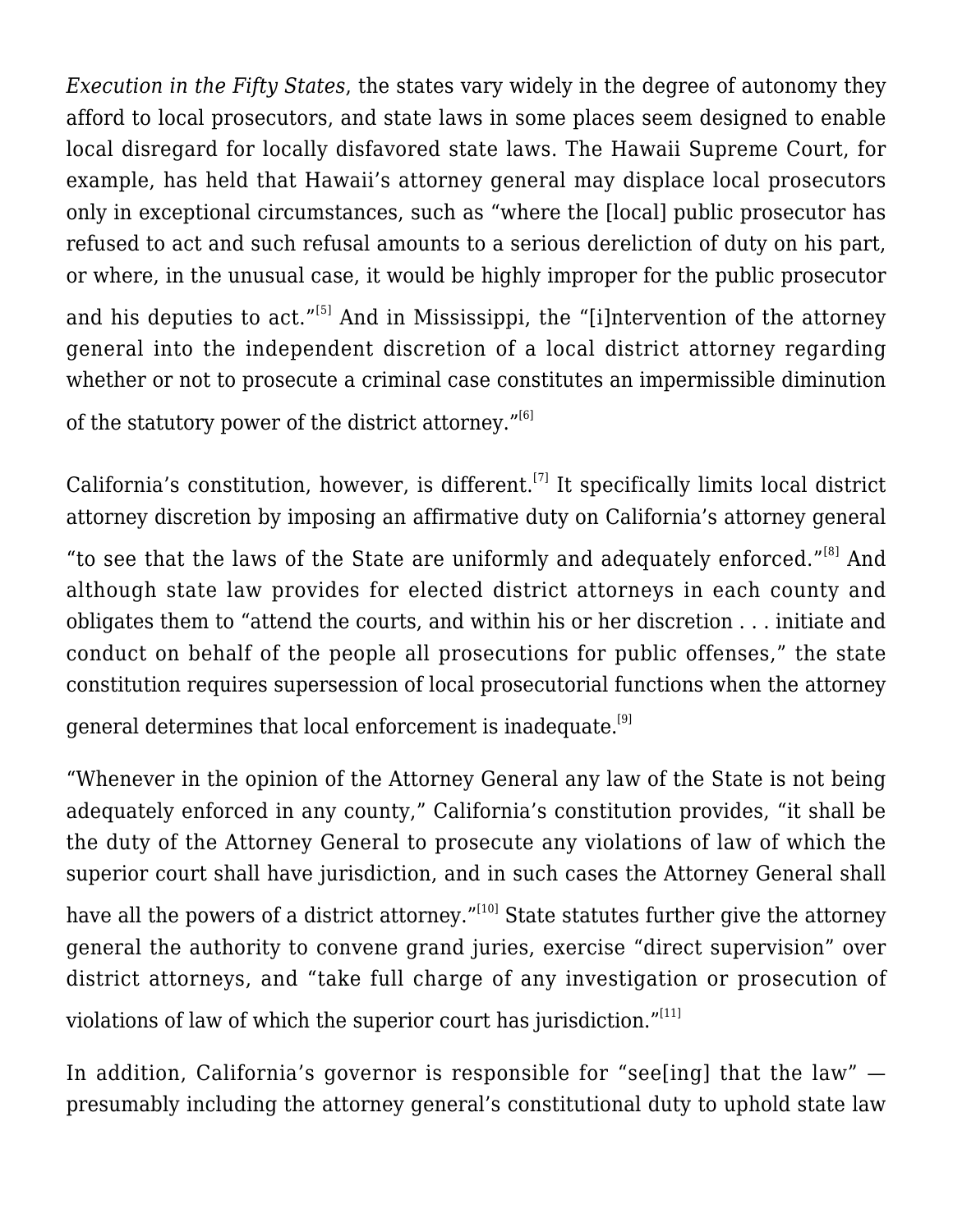— "is faithfully executed."<sup>[\[12\]](#page--1-0)</sup> The governor may "direct[]" the attorney general to "assist any district attorney in the discharge of the duties of that office, $"$ <sup>[\[13\]](#page--1-0)</sup> and the governor further holds statutory duties to "supervise the official conduct of all executive and ministerial officers" and to "see that all offices are filled and their duties performed," applying "such remedy as the law allows" in the case of a  $default.$ <sup>[\[14\]](#page--1-0)</sup>

In short, despite conferring primary prosecutorial authority on local district attorneys, California law obligates the attorney general to step in and take over local prosecution if state laws are not uniformly and adequately enforced as a result of a particular district attorney's policies — and it further requires the governor to ensure that the attorney general meets this obligation.<sup>[\[15\]](#page--1-0)</sup>

Of course, as an [earlier a](http://scocablog.com/the-attorney-generals-supervisory-power-theory-and-reality/)rticle on this blog noted, California attorneys general have limited prosecutorial capacity, and in practice they have rarely exercised these powers to supplant local prosecutorial choices.<sup>[\[16\]](#page--1-0)</sup> Unusual conditions like the COVID-19 pandemic might also support temporary allowances. Nevertheless, the manifest purpose of California's legal structure is to foreclose precisely what Boudin, Gascón, and others have claimed the power to do — namely, to disclaim enforcement of state laws for entire categories of offenders. Such categorical policies produce enforcement patterns that are neither "uniform[]" across the state nor "adequate[]" within their particular jurisdictions. Laws, after all, cannot be "adequately enforced" when their enforcement is categorically suspended.

California's attorney general thus bears a constitutional duty to countermand categorical nonenforcement policies, or any other severe shortfall in upholding state criminal laws, by assuming local prosecutorial functions (or at least threatening to do so), and the governor in turn holds a duty to ensure that the attorney general meets that obligation.

## **History, case law, and California attorney general opinions confirm this understanding**

These provisions' history reinforces their plain text, as do relevant judicial decisions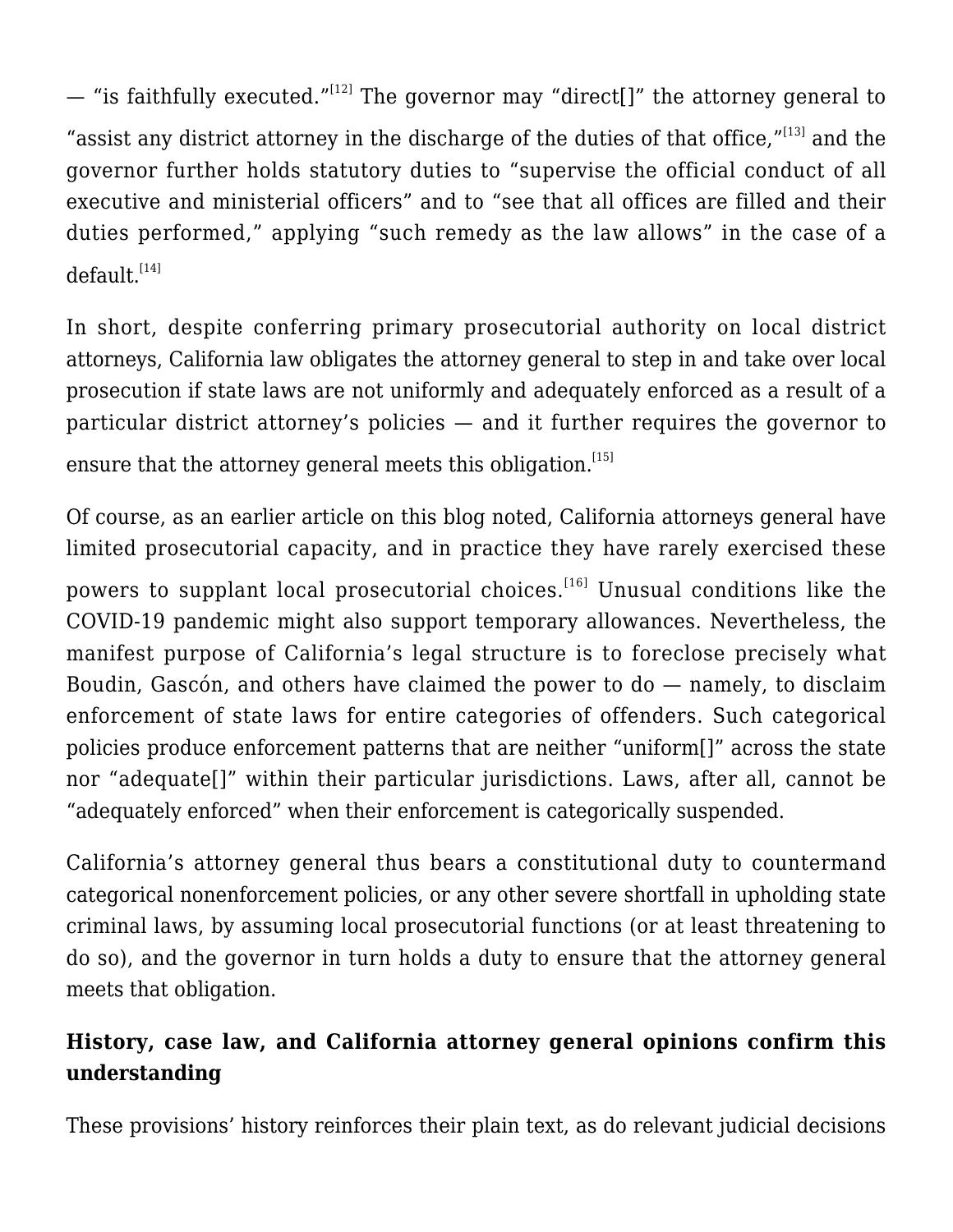and opinions of past California attorneys general.

Though it was originally codified in a different section, the attorney general's duty to ensure uniform and adequate enforcement became part of the California constitution through a ballot initiative in  $1934$ .<sup>[\[17\]](#page--1-0)</sup> In the ballot measure's [official explanation,](https://repository.uchastings.edu/ca_ballot_props/319/) then-district attorney Earl Warren (the future California governor and Chief Justice of the United States) complained that "[t]he vast majority of felonies committed in this country go down into history as unsolved crimes."<sup>[\[18\]](#page--1-0)</sup> Warren blamed a law enforcement system that "gave to every county, city and town the right to regulate its own police affairs without supervision or interference from anyone  $\dots$ ."<sup>[\[19\]](#page--1-0)</sup>

This system, Warren argued "was established centuries ago when our population was small, our colonies separated by wilderness, when there were no repeating firearms and when the fastest mode of transportation was a horse and buggy. $^{\prime\prime[20]}$  $^{\prime\prime[20]}$  $^{\prime\prime[20]}$  His solution was to empower the attorney general to coordinate and supervise county law enforcement agencies and make that state officer "responsible for the uniform and adequate enforcement of law throughout the State." $[21]$  The voters endorsed that view by adopting the proposal, thereby ending any authority that local prosecutors held to suspend disfavored state laws.

A decade and a half later, attorney general (and future California governor) Edmund G. Brown wrote in a 1952 opinion that the "will of the people as expressed in [the state constitution] would be defeated" if local prosecutors could neglect enforcement of state laws.<sup>[\[22\]](#page--1-0)</sup> Brown explained: "[A] general system of law enforcement in this state was initiated by the people in the adoption of [this constitutional provision] which makes it the duty of the Attorney General to see that the laws of this state are uniformly and adequately enforced in every county of the state."<sup>[\[23\]](#page--1-0)</sup>

As for judicial precedent, courts have observed that although the California constitution "does not contemplate absolute control and direction of the officials subject to the Attorney General's supervision," it does aim "to ease the difficulty of solving crimes, and arresting responsible criminals, by coordinating county law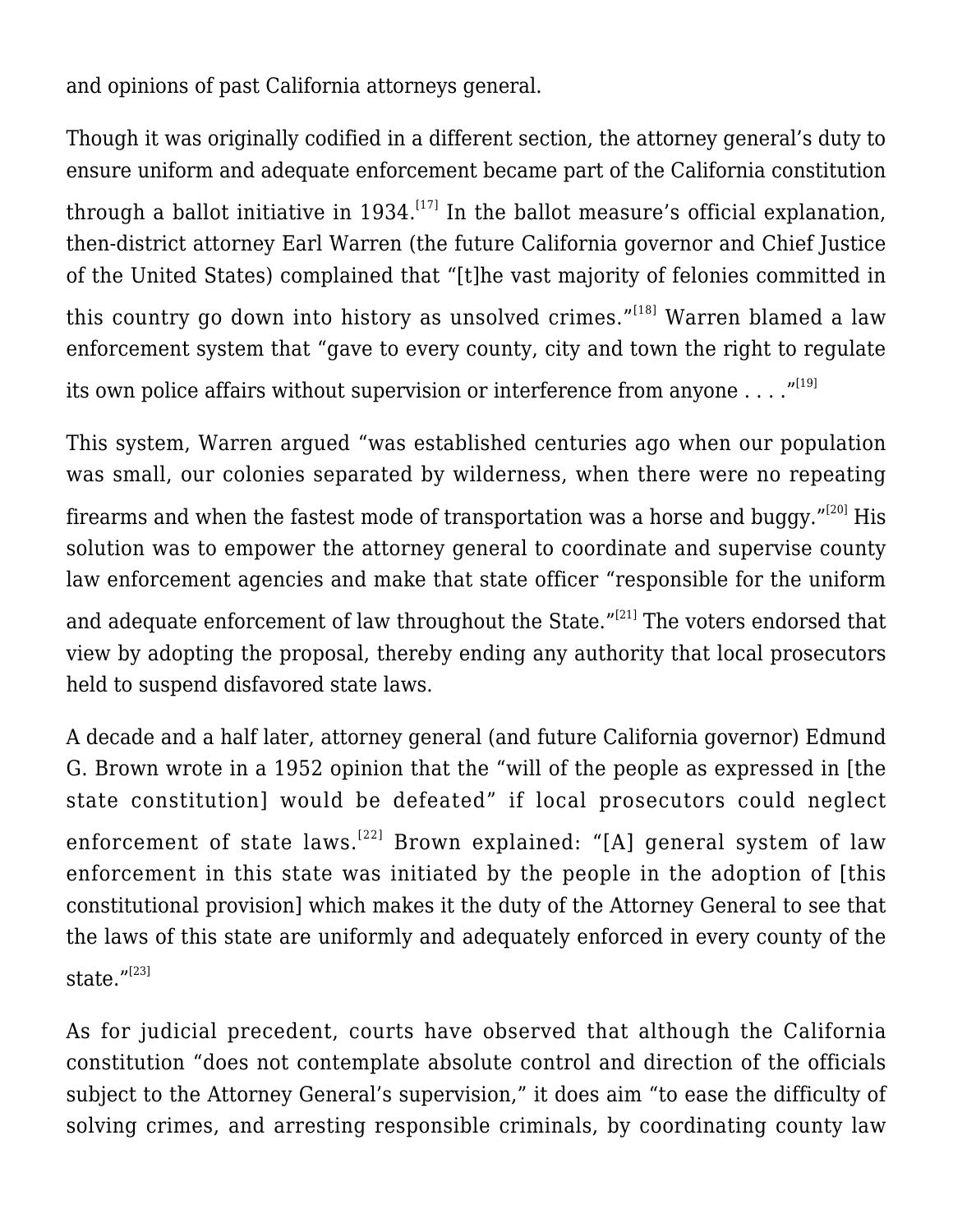enforcement agencies and providing the necessary supervision by the Attorney General over them."<sup>[\[24\]](#page--1-0)</sup> One decision stressed that the attorney general's duty "was intended to ensure that the laws of the state are enforced rather than to insulate criminal defendants from enforcement of the laws."[\[25\]](#page--1-0)

For its part, the California Supreme Court has emphasized the plenary character of the attorney general's supervisory authority, noting that "the constitutional and statutory supervisory power accorded the Attorney General is not reasonably susceptible to an interpretation that it is limited to oversight of a district attorney's

actions when he or she is prosecuting a particular case."<sup>[\[26\]](#page--1-0)</sup> The court has even observed that, given the attorney general's supervisory authority, "it is difficult to imagine how a district attorney's enforcement of state law could be characterized as creating local policy. $^{\prime\prime[27]}$  $^{\prime\prime[27]}$  $^{\prime\prime[27]}$ 

In short, California case law and attorney general opinions confirm that the electorate's 1934 amendment to California's constitution means what it says: local prosecutors are subordinate to the state when it comes to enforcing state criminal laws and the state's attorney general is empowered — indeed obligated — to override local prosecutors when they subvert state laws in their jurisdictions.

## **Prosecutors' charging discretion is no excuse for categorical nonenforcement in California**

It is true that California law also presumes that local prosecutors will exercise discretion. As a practical matter, California prosecutors, like their counterparts elsewhere, lack the resources to pursue all offenses and must make judgments of relative importance.

But exercising case-by-case discretion, or even making general judgments of relative priority within an office, is different from suspending enforcement of a whole category of criminal laws. Unlike case-by-case nonenforcement, deciding to ignore a provision in the Penal Code effectively authorizes conduct the legislature has proscribed. It thus replaces the preferred policy of the state legislature with the preferred policy of an individual prosecutor — violating the separation-of-powers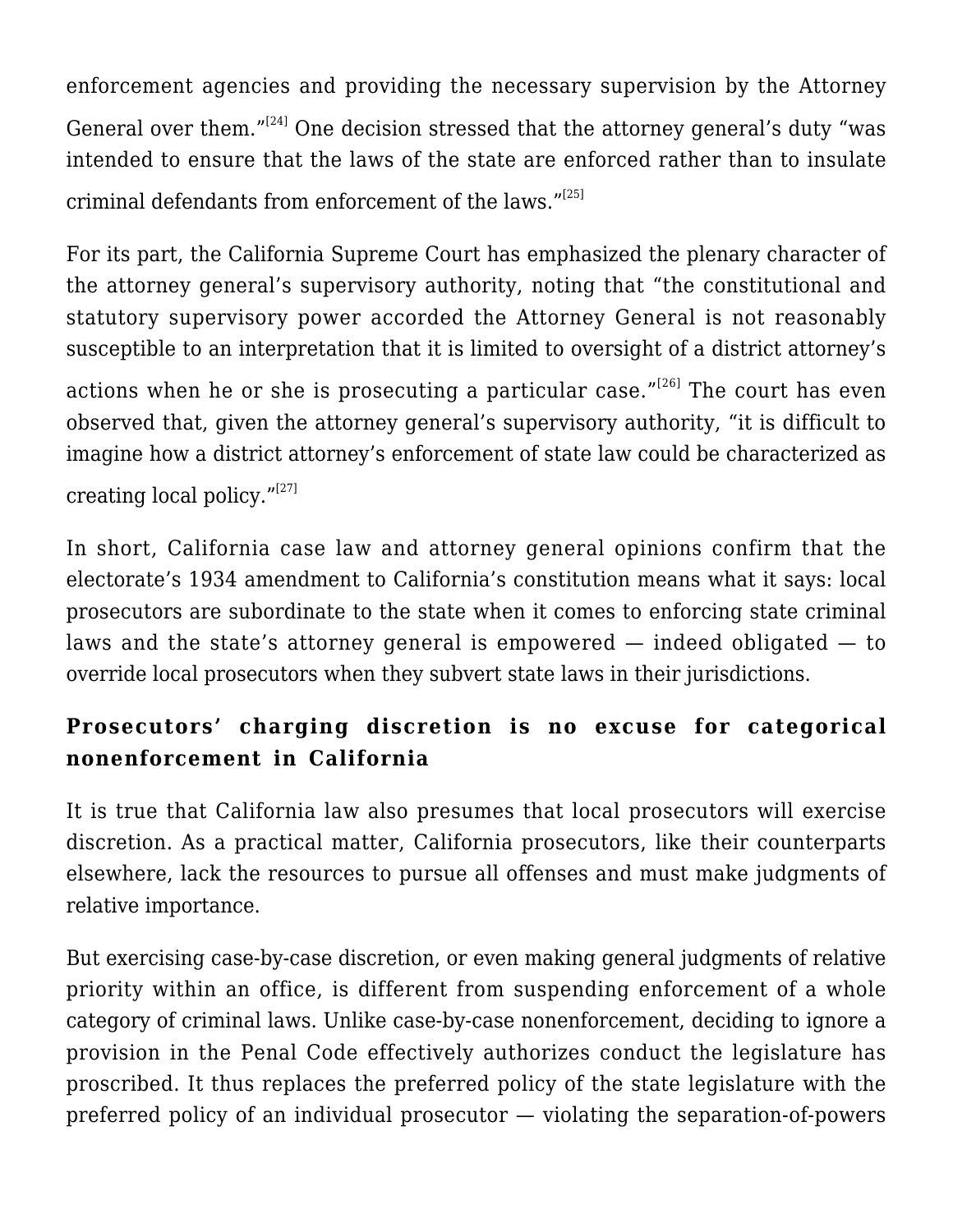principle that the legislative branch, not the executive, defines crimes and punishments.[\[28\]](#page--1-0) That is precisely what the California constitution aims to prevent by obligating the state attorney general to supervise local prosecutors and ensure uniform law enforcement.

It is also true that these constitutional responsibilities of the attorney general and governor might not be judicially enforceable (a point I do not address in depth

here).<sup>[\[29\]](#page--1-0)</sup> To the extent that is so, the only remedy when state elected leaders ignore their constitutional duties would be at the ballot box. But voters should at least be aware that more than a policy question is at stake. By allowing practices at odds with the state constitution to take hold, the state's top law enforcement officials are weakening constitutional restraints on themselves and their successors in office  $$ successors who might well have different views about what laws should and should not be enforced.

#### **Conclusion**

California prides itself on its progressive approach to many issues, including criminal justice. But the state's constitution — like all constitutions — limits the avenues through which particular reforms may be pursued. With respect to criminal justice, if the state's laws are misguided, inequitable, or unduly harsh, the state's voters and legislators can change them, as indeed they have done in recent years. In the meantime, California's constitution obligates its prosecutors to give those laws effect.

—o0o—

Zachary Price is a professor at UC Hastings Law in San Francisco.

- 1. Swan & Moench, *[Mayor Breed Is Leaning Into a Crackdown on Crime and](https://www.sfchronicle.com/sf/article/Mayor-Breed-is-leaning-into-a-crackdown-on-crime-16711575.php) [Drugs. What Happens if She Can't Deliver on Her Promises?](https://www.sfchronicle.com/sf/article/Mayor-Breed-is-leaning-into-a-crackdown-on-crime-16711575.php)*, S.F. Chronicle (Dec. 18, 2021); Thadani, *[Recall of District Attorney Chesa Boudin Heads to](https://www.sfchronicle.com/sf/article/Recall-of-District-Attorney-Chesa-Boudin-16606647.php) [San Francisco Voters in June](https://www.sfchronicle.com/sf/article/Recall-of-District-Attorney-Chesa-Boudin-16606647.php)*, S.F. Chronicle (Nov. 9, 2021). [↑](#page--1-0)
- 2. Cal. Const., art. XI, § 1 ("The Legislature shall provide for . . . an elected district attorney . . . in each county"); Gov. Code § 26500 ("The district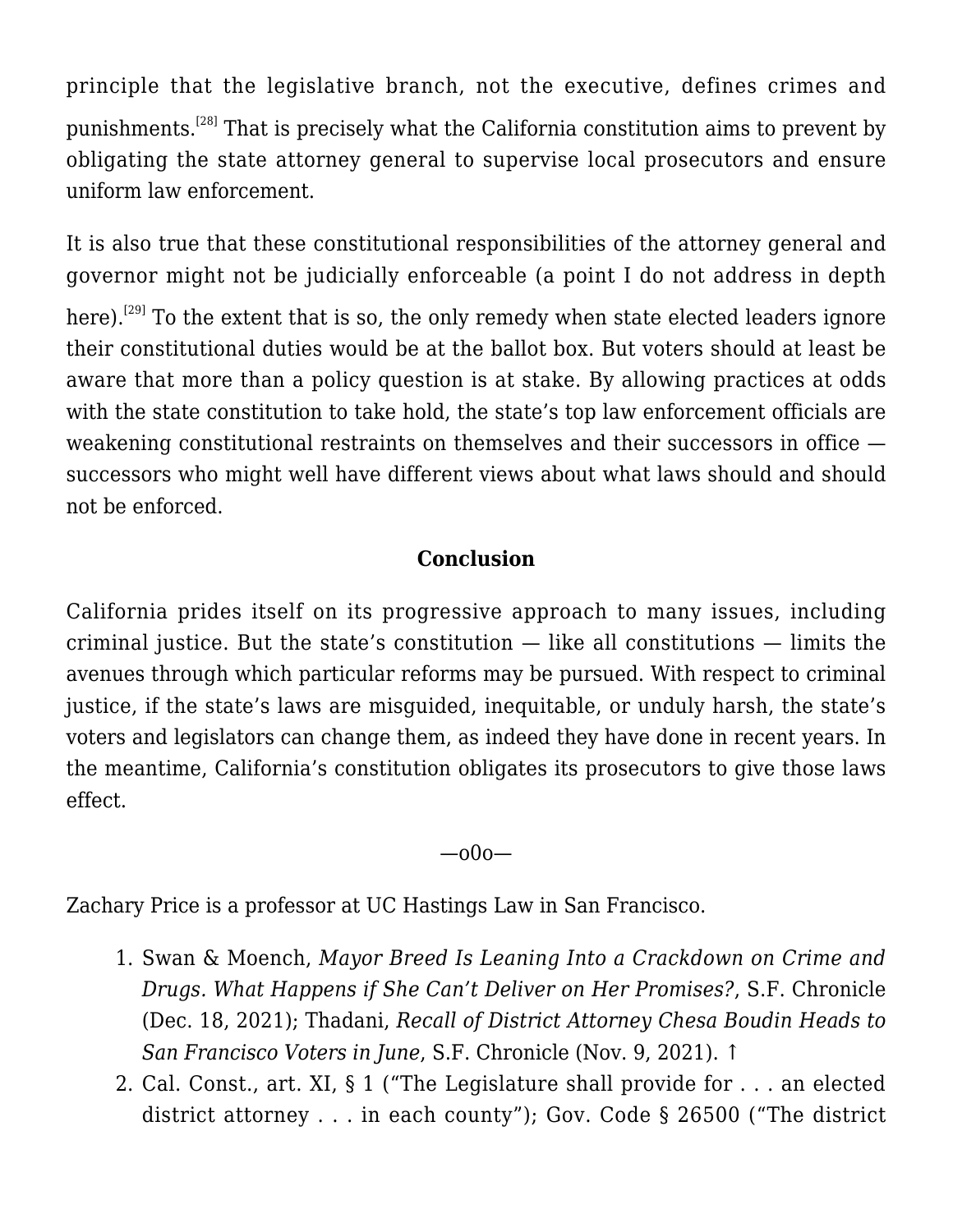attorney is the public prosecutor, except as otherwise provided by law. The public prosecutor shall attend the courts, and within his or her discretion shall initiate and conduct on behalf of the people all prosecutions for public offenses"). Alaska, Connecticut, Delaware, New Jersey, and Rhode Island have appointed or centralized prosecutors. All other states have locally elected prosecutors, though their relationship with state officials varies. For a fifty-state survey, see my draft article [here](https://papers.ssrn.com/sol3/papers.cfm?abstract_id=4018711). [↑](#page--1-0)

- 3. Charnock, *[Boudin Will Not Prosecute Prostitution, Public Camping, And](https://sfist.com/2019/11/16/boudin-will-not-prosecute-prostitution-public-camping-and-other-quality-of-life-crimes-once-sworn-in/) [Other 'Quality-Of-Life Crimes' Once Sworn In](https://sfist.com/2019/11/16/boudin-will-not-prosecute-prostitution-public-camping-and-other-quality-of-life-crimes-once-sworn-in/)*, SFist (Nov. 16, 2019). [↑](#page--1-0)
- 4. L.A. County Dist. Atty.'s off., [Special Directive 20-07](https://da.lacounty.gov/sites/default/files/pdf/SPECIAL-DIRECTIVE-20-07.pdf) (Dec. 7, 2020). [↑](#page--1-0)
- 5. *[Amemiya v. Sapienza](https://scholar.google.com/scholar_case?case=6179189481801138864&q=629+P.2d+1126&hl=en&as_sdt=2006)* [\(1981\)](https://scholar.google.com/scholar_case?case=6179189481801138864&q=629+P.2d+1126&hl=en&as_sdt=2006) at 1129. [↑](#page--1-0)
- 6. *[Williams v. State](https://scholar.google.com/scholar_case?case=1469938149923979973&q=184+So.+3d+908&hl=en&as_sdt=2006)* [\(2014\)](https://scholar.google.com/scholar_case?case=1469938149923979973&q=184+So.+3d+908&hl=en&as_sdt=2006) at 913. [↑](#page--1-0)
- 7. For further discussion of this point in other contexts, *see*: California Constitution Center, *[A Governor Can Probably Stop Capital Cases by](http://scocablog.com/a-governor-probably-can-stop-capital-cases-by-executive-order/) [Executive Order](http://scocablog.com/a-governor-probably-can-stop-capital-cases-by-executive-order/)*, SCOCAblog (June 4, 2019); Kaiser, *[A Coming Executive](http://scocablog.com/a-coming-executive-branch-civil-war-over-the-death-penalty/) [Branch Civil War Over the Death Penalty?](http://scocablog.com/a-coming-executive-branch-civil-war-over-the-death-penalty/)*, SCOCAblog (June 10, 2019); McCoy & Stracener, *[The Attorney General's Supervisory Power: Theory and](http://scocablog.com/the-attorney-generals-supervisory-power-theory-and-reality/) [Reality](http://scocablog.com/the-attorney-generals-supervisory-power-theory-and-reality/)*, SCOCAblog (Sept. 16, 2019); Weiscovitz, *[The California Attorney](http://scocablog.com/the-california-attorney-generals-constitutional-authority-over-criminal-justice-reform-during-the-covid-19-pandemic/) [General's Constitutional Authority Over Criminal Justice Reform During the](http://scocablog.com/the-california-attorney-generals-constitutional-authority-over-criminal-justice-reform-during-the-covid-19-pandemic/) [COVID-19 Pandemic](http://scocablog.com/the-california-attorney-generals-constitutional-authority-over-criminal-justice-reform-during-the-covid-19-pandemic/)*, SCOCAblog (Apr. 21, 2020). [↑](#page--1-0)
- 8. Cal. Const., art. V, § 13. [↑](#page--1-0)
- 9. Cal. Const., art. XI, § 1(b); Gov. Code § 26500. [↑](#page--1-0)
- 10. Cal. Const., art. V, § 13. [↑](#page--1-0)
- 11. Gov. Code §§ 12550, 12552; Pen. Code § 923(a). [↑](#page--1-0)
- 12. Cal. Const., art. V, § 1. [↑](#page--1-0)
- 13. Cal. Const., art. V, § 13. [↑](#page--1-0)
- 14. Gov. Code §§ 12010, 12011. [↑](#page--1-0)
- 15. Cal. Const., art. V, § 13. [↑](#page--1-0)
- 16. McCoy & Stracener, *[The Attorney General's Supervisory Power: Theory and](http://scocablog.com/the-attorney-generals-supervisory-power-theory-and-reality/) [Reality](http://scocablog.com/the-attorney-generals-supervisory-power-theory-and-reality/)*, SCOCAblog (Sept. 16, 2019). [↑](#page--1-0)
- 17. *See [Pitts v. County of Kern](https://scholar.google.com/scholar_case?case=8020361347795298058&q=949+P.2d+920&hl=en&as_sdt=2006#r[4])* [\(1998\)](https://scholar.google.com/scholar_case?case=8020361347795298058&q=949+P.2d+920&hl=en&as_sdt=2006#r[4]) at 356–57 n.4 (discussing the provision's history). [↑](#page--1-0)
- 18. Ballot Pamp., Gen. Elec. (Nov. 6, 1934), argument in favor of Prop. 4 at 9. [↑](#page--1-0)
- 19. *Ibid.* [↑](#page--1-0)